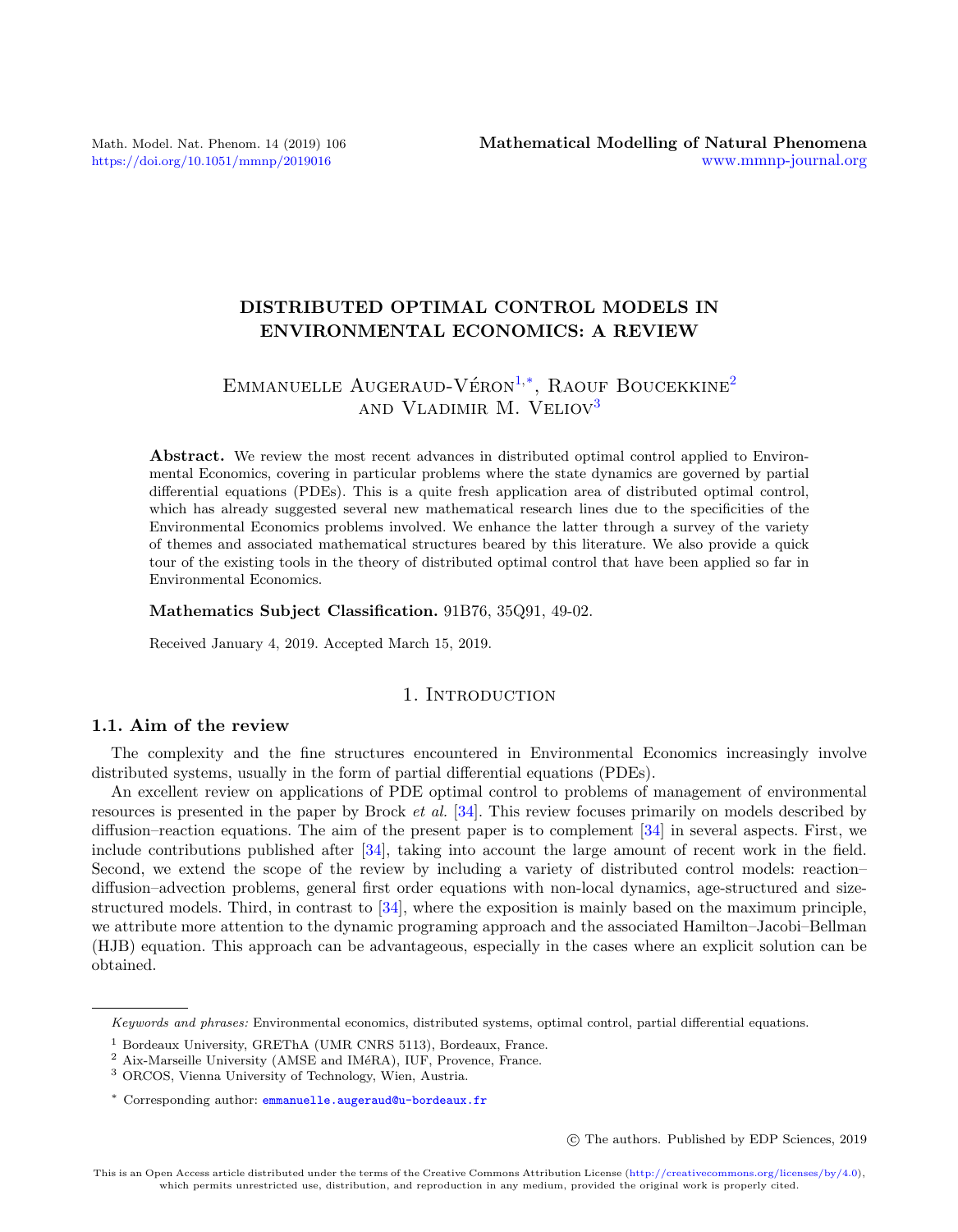Shortly speaking, in this paper we try to present the diversity of the problems considered in Environmental Economics, indicating first the application areas (Sect. [2\)](#page-1-0), then reviewing several kinds of mathematical structures and problems arising in Environmental Economics (Sect. [3\)](#page-5-0) and solution approaches and instruments (Sect. [4\)](#page-8-0). Along with this review, we shall briefly present the contributions of the papers included in the present special issue.

# 1.2. Specific features of the distributed optimal control problems in economics

# <span id="page-1-1"></span>1.2.1. Infinite horizon

One specific feature of economic models, especially in Environmental Economics, is that the optimal control problems that arise are on an infinite horizon. For such problems, the usual transversality conditions for the adjoint (co-state) function associated with finite-horizon problems have to take the form of asymptotic (transversality) conditions. As known from the famous example by Halkin [\[55\]](#page-12-1) and numerous later papers, the transition from a finite to an infinite horizon is a delicate matter (the Pontryagin maximum principle may even fail to hold in a normal form – with a non-zero Lagrange multiplier to the objective functional – even without any state constraints). Despite the numerous contributions addressing the issue of asymptotic conditions (e.g. Michel  $[65]$ ) or other ways to identify the "right" solution of the adjoint equation (e.g. Aseev and Kryazhimskii) [\[11\]](#page-11-0), Aseev and Veliov [\[12\]](#page-11-1), Trauchnitz [\[70\]](#page-13-0)), the theory of infinite horizon problems is still incomplete even for problems with ordinary differential equations (ODEs). An additional complication arises in environmental considerations from the fact that the objective functional may take infinite values, especially if the future is not (heavily) discounted due to sustainability arguments. Then one can use the notion of overtaking optimality or another of the numerous notions of optimality which are meaningful in the case of improper objective integral (see  $e.g.$  Carlson  $et \ al.$  [\[38\]](#page-12-3)).

The issue of asymptotic/transversality conditions in distributed optimal control problems becomes substantially more complicated than in the ODE case, being in the same time important in Environmental Economics. We return to this issue in the next section.

# 1.2.2. Nonlinearities

Nonlinearities, encountered in the environmental systems due to complex interactions, can lead to various types of complex behavior of the optimal trajectories, such as periodicity, indeterminacy and thresholds (see e.g. Grass et al.  $[52]$ ). There is a huge amount of literature on these phenomena for ODE-problems, based on bifurcation analysis and analysis of the stable invariant manifold of the associated state-adjoint system.

This is not the case for distributed optimal control problems, where only a few papers report results about global indeterminacy and thresholds: Feichtinger et al. [\[48\]](#page-12-5) in a distributed epidemiological model, Grass and Uetcker [\[53\]](#page-12-6) for a distributed pollution model of shallow lakes.

# 2. Control of distributed systems in economics

<span id="page-1-0"></span>In this section, we present various fields of application of distributed optimal control problems in Environmental Economics.

# 2.1. Pollution

The optimal management of pollution has been studied in the context of spatial models for a long time. The nature of the distributed system considered ultimately depends on the nature of the physical characteristics of pollution. In the case of atmospheric pollution, or even in the case of pollution of shallow lakes (Grass and Uecker [\[53\]](#page-12-6)), the major phenomenon involved is diffusion. Camacho and Pérez-Barahona [\[36\]](#page-12-7) studied the problem of atmospheric transboundary pollution in the context of an optimal land use problem, with a finite optimization time horizon. In this issue, Boucekkine et al. [\[28\]](#page-11-2) abstract away from the latter optimal land use problem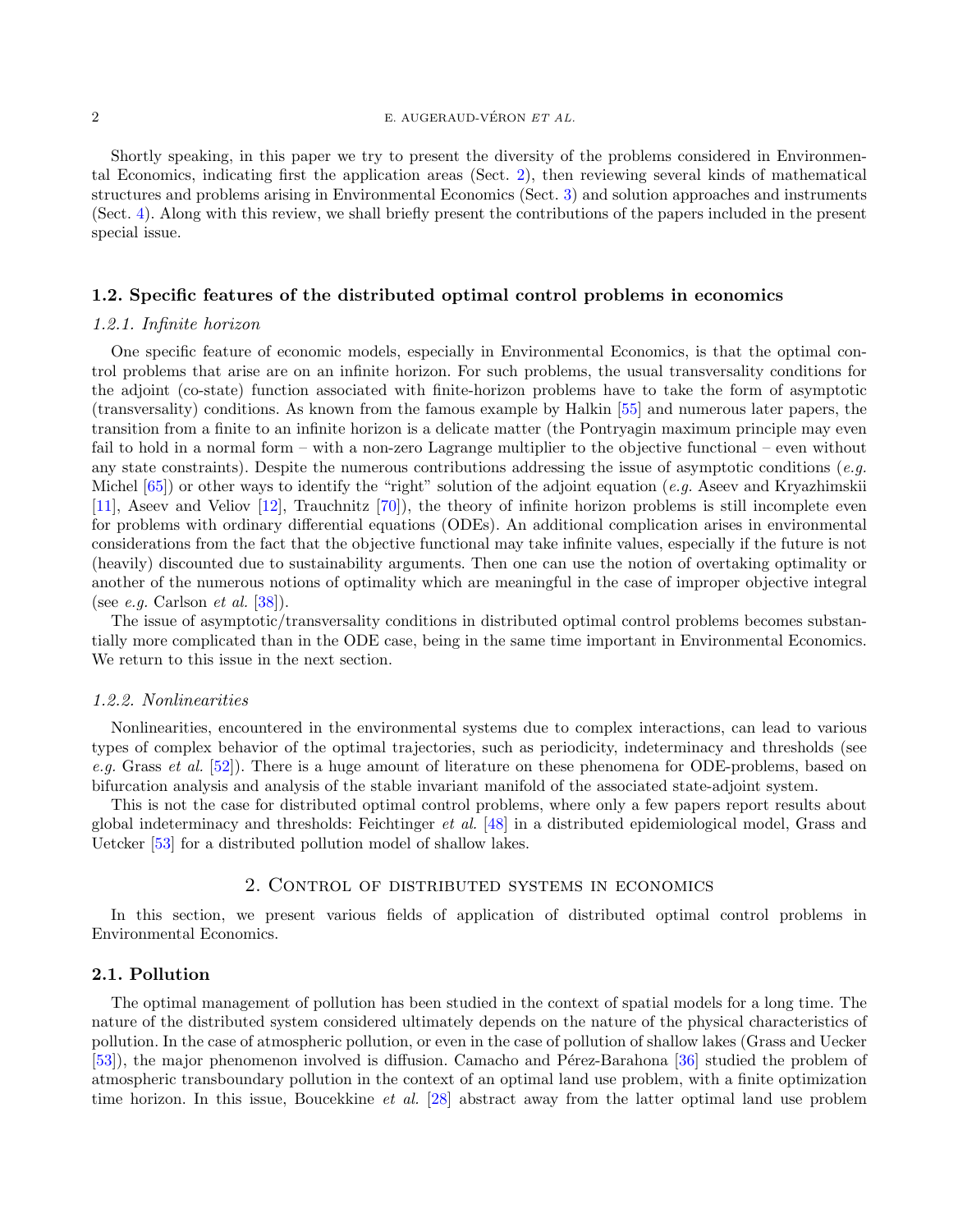and focus on a production-induced pollution social planner problem with trans-boundary diffusive pollution, negative environmental externalities and space-dependent environmental awareness across population. They also consider a framework with an infinite time horizon, which in principle opens the door for a deep analysis of the asymptotic properties, and in particular space dependence of the possible stationary solutions. Indeed, the linear-quadratic setting used allows to extract closed-form solutions either for the optimal dynamics or for the asymptotic spatial distributions.

The case of groundwater, and more generally of diffusive pollution subject to a particular directional transport (current, prevailing wind), requires the consideration of a diffusion–convection type of spatial dynamics. De Frutos and Martín-Herrán [\[41\]](#page-12-8) study the problem of transporting a pollutant subject to a river current as part of a game between different cross-border entities. The game is then studied in a discrete space framework, considering each cross border entity as a single patch. Comparison of the spatial and non-spatial solutions in both a cooperative and non-cooperative setting is undertaken in a companion paper by De Frutos and Martín-Herrán  $[42]$ . They show in particular that the spatial model is a generalization of the model without the spatial aspects in the non-cooperative Nash case: as the pollution diffusion parameter tends to infinity, the equilibrium feedback policies converge to those of the non-spatial setting. Augeraud-Véron et al. [\[13\]](#page-11-3) consider a problem of nitrate pollution in groundwater including a detailed modeling of the transport of the pollutant using the hydro-geological properties of the environment. In particular, a nonlinearity is considered at the diffusion level, in order to take into account the fact that the dispersion coefficient depends nonlinearly on the speed of pollution particles. The existence of a solution of the inherent optimal control problem is proved. Within the same framework, it is shown in Choquet et al. [\[39\]](#page-12-10) that the uniqueness of the solution is ensured in the case of low pollution concentration, as it is the case for nitrate pollution.

# 2.2. Harvesting

Distributed models for optimal harvesting appear mainly due to two reasons:

- (i) The bio-resources are often situated in large areas and their distribution is not homogeneous. The resource can move in the space due to diffusion or migration, as in fishery in open basins, or have a permanent residence, as in forestry, where the heterogeneity appears due to differences in the time of planting or in the growth rate.
- (ii) The age- or the size-distribution of bio-resource plays an important role both in fishery and in forestry.

In distributed optimal harvesting problems, the control (the harvesting effort is always a control variable, but possibly also fertilizing and watering efforts in agriculture can be regarded as controls, among others) can be either distributed or only time-dependent.

From the literature on optimal harvesting in age-structured populations (see Tahvonen's review paper [\[69\]](#page-13-1)) we mention Anita *et al.* [\[6,](#page-11-4) [10\]](#page-11-5) and Luo *et al.* [\[63\]](#page-12-11), where the model parameters such as vital rates and inflow forcing terms may be periodic in time due to exogenous (seasonal) changes. A general size-structured population model with periodic parameters is investigated in He and Liu [\[56\]](#page-12-12). In these papers the optimal controls are also (asymptotically) periodic, which is a result of periodicity of the data. In Belyakov and Veliov [\[21,](#page-11-6) [22\]](#page-11-7), however, it is shown that periodic optimal harvesting may appear if the age-structure is taken into account in a singlespecies model with natural off-spring production and constant parameters, both in the case of maximization of the total discounted net revenue, and of the averaged net revenue. Complementary results in the same spirit are given in the recent paper by Golubtsov and Steinshamn [\[51\]](#page-12-13). We mention that periodic optimal control policies are well-known in the forestry and timber production, and also for Lotka–Volterra type ODE-models with multiple species (pray-predator). The selective industrial fishing is known to create huge detrimental genetic and phenotypic effects (e.g. Landi et al.  $[60]$ ). A policy consisting of periods of intensive harvesting followed by recovery periods might be more productive in both ecological and economic sense, compared with the usual persistent harvesting at a modest rate. However, to the authors' knowledge, optimal control models involving the genetic parameters have not been investigated.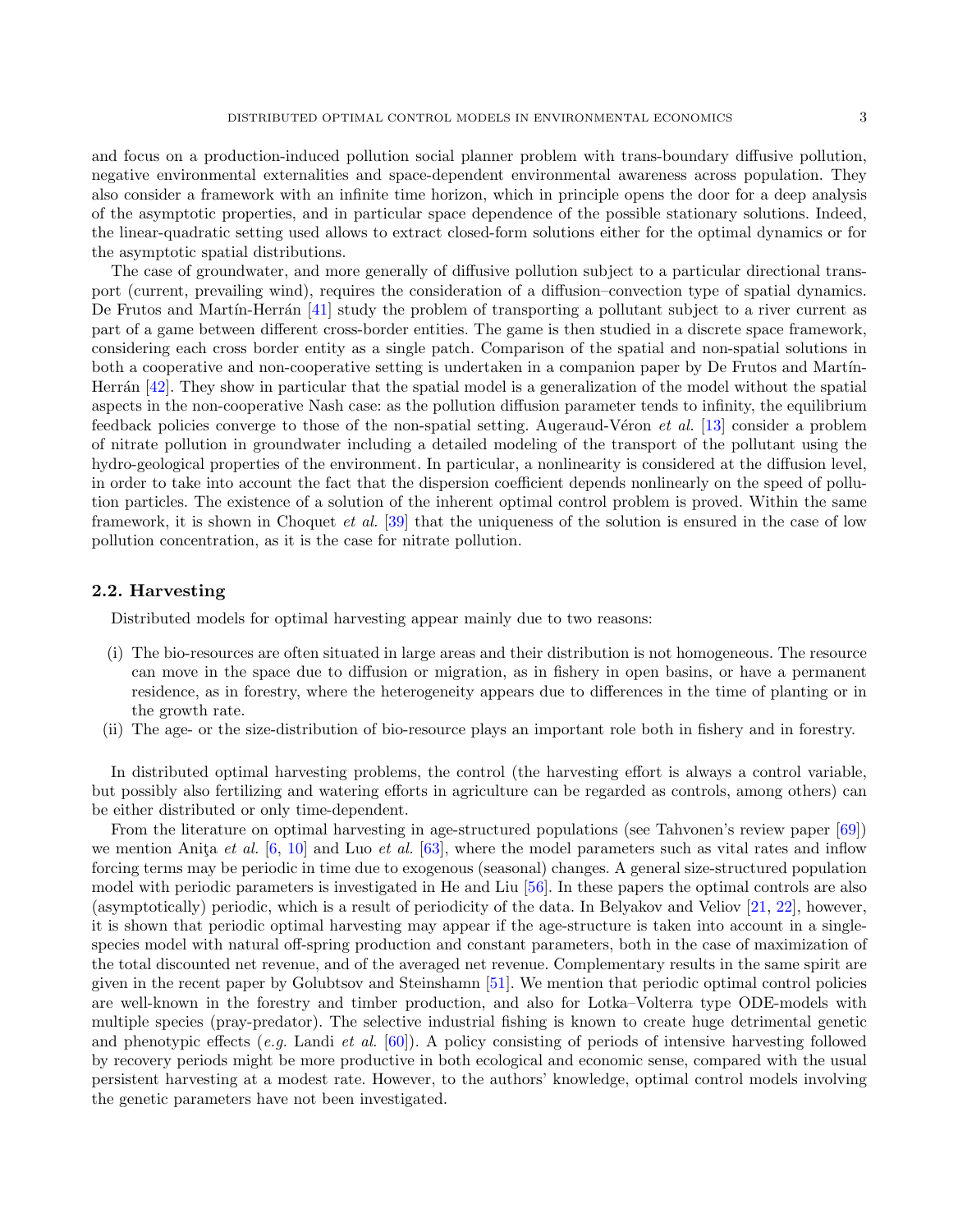A review of the literature on harvesting of spatially distributed resource is given in Brock et al. [\[34\]](#page-12-0). This literature has increased a lot since then. For example, one can refer to Braack et al. [\[30\]](#page-11-8) who consider an optimal harvesting control problem where the discounted present value of profits plus the remaining fish stock at final time is maximized. Besides the existence of an optimal solution which is proved in this non-convex optimal control problem, numerical solutions are computed. The authors draw a parallel between the regions where the optimal solution is not to harvest and the regions where No-Take-Zones and maximal fishing quotas should be applied. We extend Brock et al.'s review, mentioning two additional research directions.

The first direction addresses the problem of optimal allocation of harvesting in a "small" sub-domain of the domain occupied by the resource. Kann et al. [\[58\]](#page-12-15), for example, investigate a spatial model of coastal fishing. Anita et al.  $[5]$  consider a profit maximization problem on a finite interval, where the fishing effort is a control and the growth dynamics follows the logistic low. Although the resource can move in a relatively large open area, the fishing areas are on the contrary, confined to small sub-areas. Existence of an optimal control is proved in this case, and the optimal spatio-temporal distribution of the fishing effort is obtained numerically by employing the Pontryagin maximum principle. Structuring in space also makes it possible to consider fisheries that only operate along the boundary of a basin, as it is the case for coastal fisheries. In this context, Grass et al. [\[54\]](#page-12-16) consider a problem of maximizing profit over an infinite horizon. The problem of optimal choice of this "small" sub-domain was recently investigated in Anita *et al.* [\[8\]](#page-11-10). The question of the shape of the fishing domain is tackled with another focus, in Joshi et al. [\[57\]](#page-12-17), where Dirichlet boundary conditions are considered, such that the boundary of the domain is lethal for fish. In Kelly et al. [\[59\]](#page-12-18), the same model is considered, with Robin boundary conditions, and the impact of the boundary conditions on the optimal solution is emphasized.

The second direction is about problems of finding the optimal mode of motion of the harvester in the space. The harvesting rate at any place in the space depends on (among other factors) the mode of motion (velocity at that place, frequency of harvesting at the same place, etc.). There are various particular formulations, but the mathematical problems that arise are usually non-standard; see e.g. [\[18,](#page-11-11) [20\]](#page-11-12).

The paper by Anita *et al.* [\[7\]](#page-11-13) included in this issue builds on Belyakov *et al.* [\[20\]](#page-11-12) and Behringer and Upmann [\[18\]](#page-11-11) by introducing in the model endogenous market demand, which may lead (in contrast to [\[18\]](#page-11-11)) to only partial extraction of the harvested resource.

# 2.3. Migration

The fundamental work by McKendrick (1926) introduces the age-structured models with non-local boundary conditions in the context of demography. Optimal migration patterns can also be investigated using that kind of models and their numerous extensions. Simon *et al.*  $[67]$ , for example, focus on the optimal age-structure of migrants in a population with constant size, regarding economic objectives. In the present issue, Camacho and Pérez-Barahona [\[37\]](#page-12-19) consider spatial issues. The pure economic literature on migration has been mostly concerned with static models (we abstract here from 2-country models which do not really attempt to uncover specific geographic patterns). Perhaps the most impressive piece of work in this stream, both in terms of technical value and economic micro-foundation, is due to Mossay [\[66\]](#page-12-20), who tried to go beyond the typical wage gradient to motivate migrations, so common in the 2-country modeling, by considering idiosyncratic local migrations in the continuous space. In the subsequent New Economic Geography literature, attempts to devise dynamic models of migration with spatial ingredients are rather scarce, especially in continuous space (see an overview in Fujita and Thisse [\[50\]](#page-12-21)).

In this sense, Camacho and Pérez-Barahona [\[37\]](#page-12-19), selected in this special issue, is a valuable contribution. Indeed, the idea to model migration as a diffusion process of human capital is far from inaccurate. It is widely admitted that skilled individuals are more likely to migrate (again see Fujita and Thisse, for example Chap. 11 and references therein). Of course, such a modeling cannot capture all the heterogeneity embodied in the migration phenomenon but still, as demonstrated in the numerical simulations provided by Camacho and Pérez-Barahona, it is enough to generate a rich set of migration spatial patterns. In particular, the role of barriers to migration is underlined and the realism of the generated migration patterns discussed.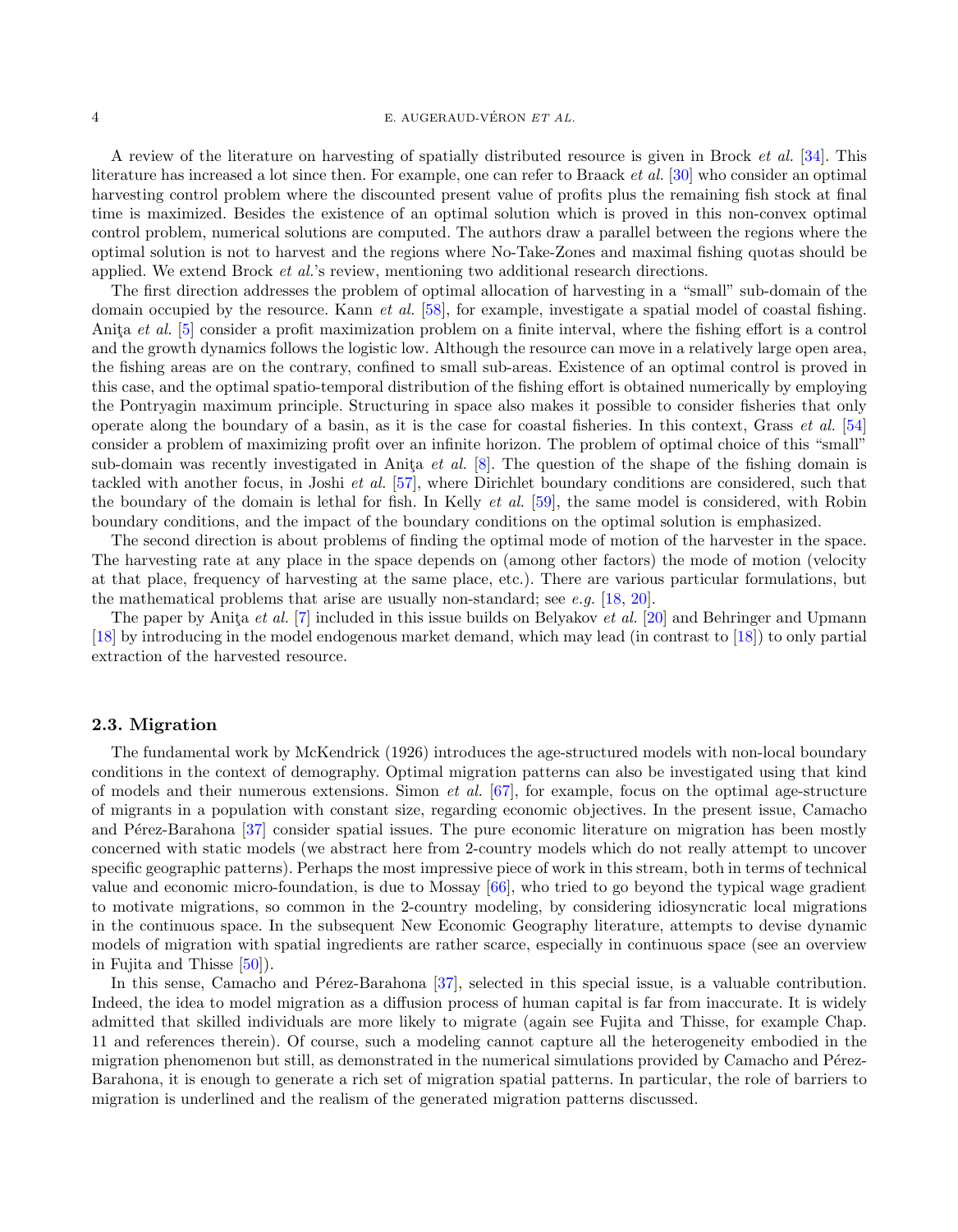Also in this issue, La Torre et al. [\[61\]](#page-12-22) consider a problem of population dynamics in a spatial context. The authors endogenize both mortality and fertility at any location, and allow for migrations through locations via a diffusion process as in Camacho and Pérez-Barahona  $[37]$ . A key control variable is the fraction of time devoted to productive activities vs. rising children at any location, which founds endogenous fertility in the setting. The endogeneity of mortality derives instead from the following standard mechanism (see for example Mariani et al. [\[64\]](#page-12-23)): the higher the density of population on a given location, the larger pollution and subsequently the lower the local survival conditions. The authors compare numerically the solutions under central planning and those obtained in a decentralized framework, ultimately showing the fundamental role of spatial externalities.

## 2.4. Land use

Utilization of land is a broad thematic that concerns many kind of problems, including ecology, geography and economics. Uecker [\[72\]](#page-13-3) considers a spatial semi-arid land use problem to optimize livestock farming. Livestock eats the vegetation, which regenerates slowly under the effect of rare rain falls. In particular, it is shown that taking spatially distributed control into account delivers much more accurate and therefore more useful results than if the control depends only on time. The numerical simulation of the optimality conditions obtained via the application of the Pontryagin maximum principle shows the existence of optimal harvesting patterns, and highlights incidentally the strong dependency of the asymptotic optimal control on space.

Camacho and Pérez-Barahona  $[36]$  is one of the very first papers in the economic literature taking the challenge of studying optimal land use in spatio-temporal model with environmental degradation and transboundary pollution. This is a major topic in agricultural research, for example, but the related studies are largely empirical (see for example Adams *et al.* [\[1\]](#page-11-14)). In Camacho and Pérez-Barahona, each location is endowed with a fixed amount of land, which is allocated among production, pollution abatement and housing. Although the unique production input (land) is spatially immobile by nature, this is a model of spatial growth where locations actions affect the entire space through pollution, which is governed by a diffusion equation. The authors compute the optimality conditions corresponding to a social planner problem with a finite time horizon and land (and population) distributed along the real line. Numerical simulations of discretized versions of the Pontryagin conditions deliver various interesting results. A particularly important result has to do with the role of global versus local pollution on the optimal spatial pattern. One might think that global pollution is homogenizing. However, Camacho and Pérez-Barahona show that spatial heterogeneity can emerge even when pollution only has global effects, due to pollution diffusion and the spatial specificity of abatement activities.

#### 2.5. Spatial growth models

While this review is concerned with environmental modeling, it is worth mentioning the strong nexus with the contemporaneous economic literature on spatial economic growth models. Typically, the latter involves the optimal control of production factors' spatio-temporal dynamics governed by a diffusion equation (see Brito [\[32\]](#page-12-24), for the first attempt, and Boucekkine et al. [\[29\]](#page-11-15) for the ultimate one). Therefore, the two classes of models involve similar distributed control problems. For example, Boucekkine et al. [\[25\]](#page-11-16) consider in particular an AK growth model with capital diffusion for which they explicitly calculate the optimal control using the HJB method. They show in particular that the optimal control is independent of space. This same problem is studied using the Pontryagin maximum principle by Ballestra [\[15\]](#page-11-17) (see also Boucekkine et al. [\[26\]](#page-11-18)). Last but not least, Fabbri [\[43\]](#page-12-25) has specifically studied the impact of the shape of the domain on the optimal solution in this class of spatial growth models. In this issue, Augeraud-Véron and Ducrot  $[14]$  assess the impact of inter-regional disparities when the engine of growth is a learning by doing externality, modeled through non-local interactions. It is in particular shown that, depending on the type of interaction considered, local indeterminacy may occur. Also in this issue, Boucekkine et al. [\[28\]](#page-11-2) consider a special case of the geographic AK growth model referred to above, with full capital depreciation in order to focus on a single diffusion equation (transboundary pollution).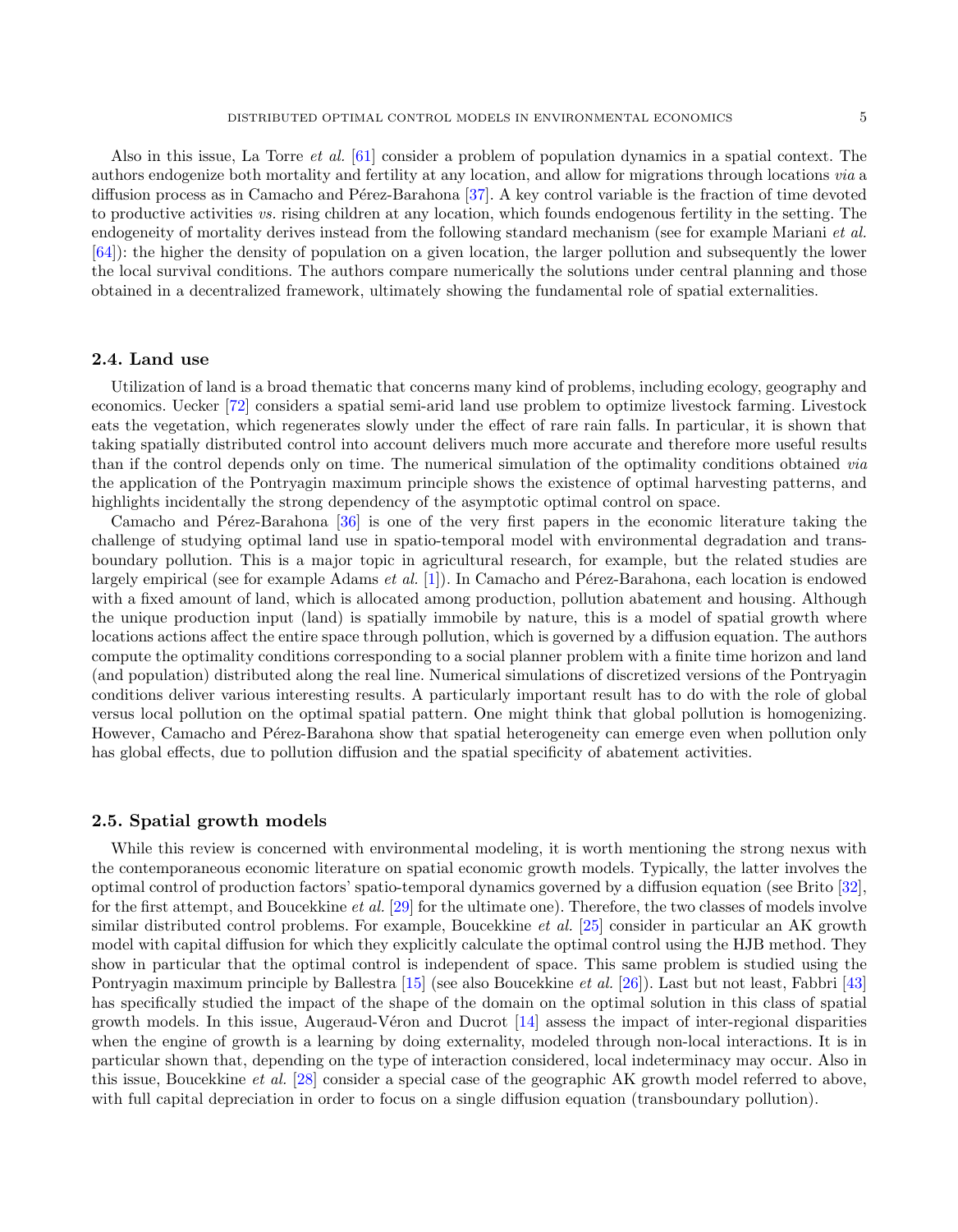# 3. Mathematical structures and problems in Environmental **ECONOMICS**

# <span id="page-5-0"></span>3.1. Non-local equations

Non-local interactions are typical in distributed models in Environmental Economics in which agents (in broad sense) may influence the other agents behavior even if they are not necessarily close to each other in the "spatial" domain. For many kinds of agents these interactions are usually expressed by aggregated quantities, often appearing as externalities, in economic terms. For example, the total output of an industry branch consisting of non-monopolistic firms is an aggregated quantity that influences the individual firms' behavior through the market prices. In models involving populations, the total (possibly weighted) size of the population or the total biomass influence the amount of newborns, and for wild animal populations also the mortality rates.

Another type of interactions, different from the aggregated ones, appears if the agent's behavior is influenced by the state and control of another agent depending on a certain "distance" (in a non-strict sense) between them. For example, the contact rate of an individual of a certain age with other individuals in a population depends on the difference between the ages; the growth rate of a tree depends on the sizes of the trees around it more than on the sizes of distant trees, etc.

The state equation of a control model involving distant interactions can often be written in the form of a coupled system of ODEs, parameterized by a parameter  $\sigma$  belonging to a measurable set  $\Sigma$ :

<span id="page-5-1"></span>
$$
\dot{y}(t,\sigma) = f(y(t,\sigma), z(t,\sigma), u(t,\sigma), v(t)),\tag{3.1}
$$

where  $y(t, \sigma)$  is the distributed state at time t. The parameter  $\sigma$  can be regarded as representing specific individual features, therefore it is often called parameter of heterogeneity, and the set  $\Sigma$  is the domain of heterogeneity. The function  $u(t, \sigma)$  is a distributed control variable and  $v(t)$  is a non-distributed control variable. Then both types of interactions mentioned in the last paragraph can be represented by the term  $z$  in  $(3.1)$  having the form

<span id="page-5-2"></span>
$$
z(t,\sigma) = \int_{\Sigma} g(t,\sigma',\sigma) y(t,\sigma') d\sigma'. \tag{3.2}
$$

If the kernel g is independent of  $\sigma$ , then  $z = z(t)$  is also independent of  $\sigma$ , thus it is just a weighted aggregated variable. Often g has the form  $g(\sigma', \sigma) = g(\sigma' - \sigma)$  (as in the examples mentioned at the end of the last paragraph). In this case, we encounter convolution type of non-local variable  $z(t, \sigma)$ :

$$
z(t,\sigma) = \int_{\Sigma} g(t,\sigma'-\sigma) y(t,\sigma') d\sigma'.
$$

Necessary optimality conditions of Pontryagin's type for a general optimal control problems of the kind of [\(3.1\)](#page-5-1), [\(3.2\)](#page-5-2) are obtained in Veliov [\[73\]](#page-13-4), where the objective functional contains a terminal term taking account agents who are still alive at the terminal date, denoted by  $\Omega(T)$ , and an intertemporal term summing the current "revenue" over the time and the leaving agents at each time:

$$
\int_{\Omega(T)} l(\sigma, x(T, \sigma)) \mathrm{d}\sigma + \int_0^T \int_{\Omega(t)} L(t, \sigma, x(t, \sigma), y(t), u(t, \sigma), v(t)) \mathrm{d}\sigma \mathrm{d}t.
$$

We mention that non-local dynamics also appears in models with diffusion, where the spatial domain represents a physical region. This is the case in Anita *et al.* [\[9\]](#page-11-20), where the non-local term like in  $(3.2)$  appears in the logistic low in the dynamics of a space-distributed population.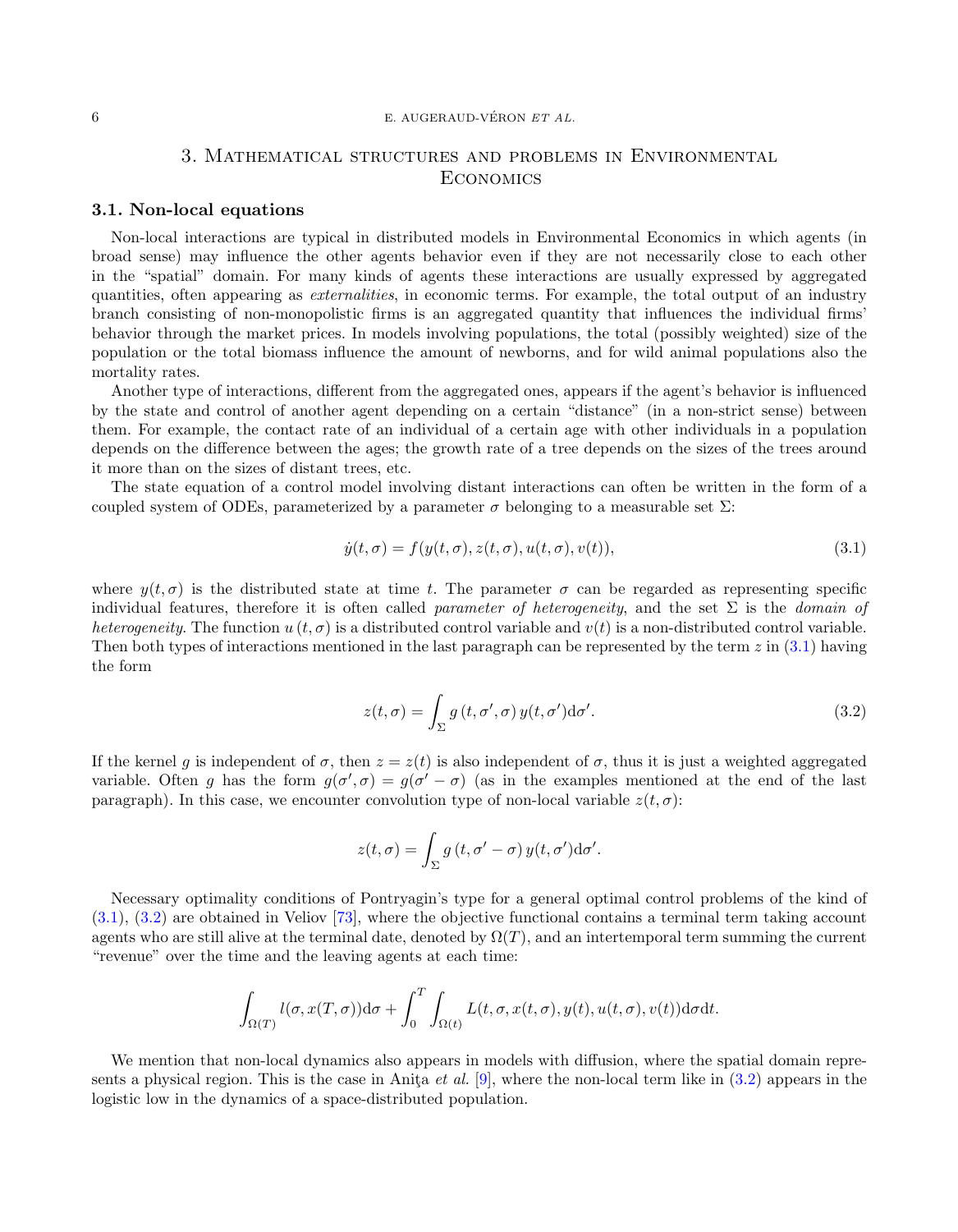# 3.2. Age/size-structured models

A typical representative of the age-structured optimal control problems (with the dynamics described by the original McHendrick equation) is the one of maximization of the functional

$$
\int_0^T \int_0^A L(t, y(a, t), u(a, t), a) \, \mathrm{d}a \mathrm{d}t
$$

subject to the equation

<span id="page-6-1"></span>
$$
\left(\frac{\partial}{\partial t} + \frac{\partial}{\partial a}\right) y(a, t) = -\mu(a, t) y(a, t) + u(a, t) f(a, t)
$$
\n(3.3)

with initial and boundary conditions

$$
y(a, 0) = y_0(a),
$$
  $y(0,t) = z(t),$ 

and control constraints  $u(t, a) \in [a, b]$ , where  $z(t)$  is an aggregated non-local variable representing the newborn population:

$$
z(t) = \int_0^A \beta(a, t) y(a, t) da.
$$

Clearly, here  $\mu$  represents the mortality rate,  $\beta$  is the fertility rate, both depending on the age  $a \in [0, A]$ . We use the traditional notation  $\left(\frac{\partial}{\partial t} + \frac{\partial}{\partial a}\right)y$  for the directional derivative of y in the direction  $(1, 1)$ , although the both partial derivatives may fail to exist.

Numerous extensions arising in population and economic modeling are known: nonlinear right-hand side of the differential equation, possibly dependent on non-local variables, nonlinear dependence of the non-local variables on the state function, non-distributed control  $v(t)$  that may also enter in the boundary conditions, etc. Another extension concerns the differential operator in the left-hand-side of the differential equation, which can take the form  $\frac{\partial y}{\partial t} + \frac{\partial (p(t,a,z(t))y)}{\partial a}$ , in which case a is interpreted as size rather than age, and  $p(t,a,z(t))$  is the growth rate at size a, which may depend on the time and on some aggregated non-local variables.

All the models of the dynamics in this subsection are particular cases of the heterogeneous model [\(3.1\)](#page-5-1), [\(3.2\)](#page-5-2) furnished with appropriate initial and boundary conditions, and with an appropriate domain of heterogeneity (see Veliov [\[73\]](#page-13-4)).

General necessary optimality conditions of Pontryagin's type for optimal control problems for age-structured systems are first obtained in Brokate  $[35]$  in the case of aggregated variables  $z(t)$  (that is, g is independent of  $\sigma$  in Eq. [\(3.2\)](#page-5-2)). Pontryagin's type maximum principle is obtained for more general age-structured problems in Feichtinger *et al.* [\[47\]](#page-12-27). In both papers the time horizon is finite. The case of infinite horizon is investigated in Skritek and Veliov [\[68\]](#page-13-5).

## 3.3. Space-structured models

A majority of spatially structured models are of the reaction–diffusion form, where the reaction process allows to describe the biological, chemical, etc. phenomena to which the state variables are subjected and where the diffusion reflects the often iso-spatial dispersion of the state variable. These phenomena are described using parabolic partial differential equations

<span id="page-6-0"></span>
$$
\frac{\partial}{\partial t}y(x,t) - D\Delta y(x,t) = f(y(x,t), u(x,t), x)
$$
\n(3.4)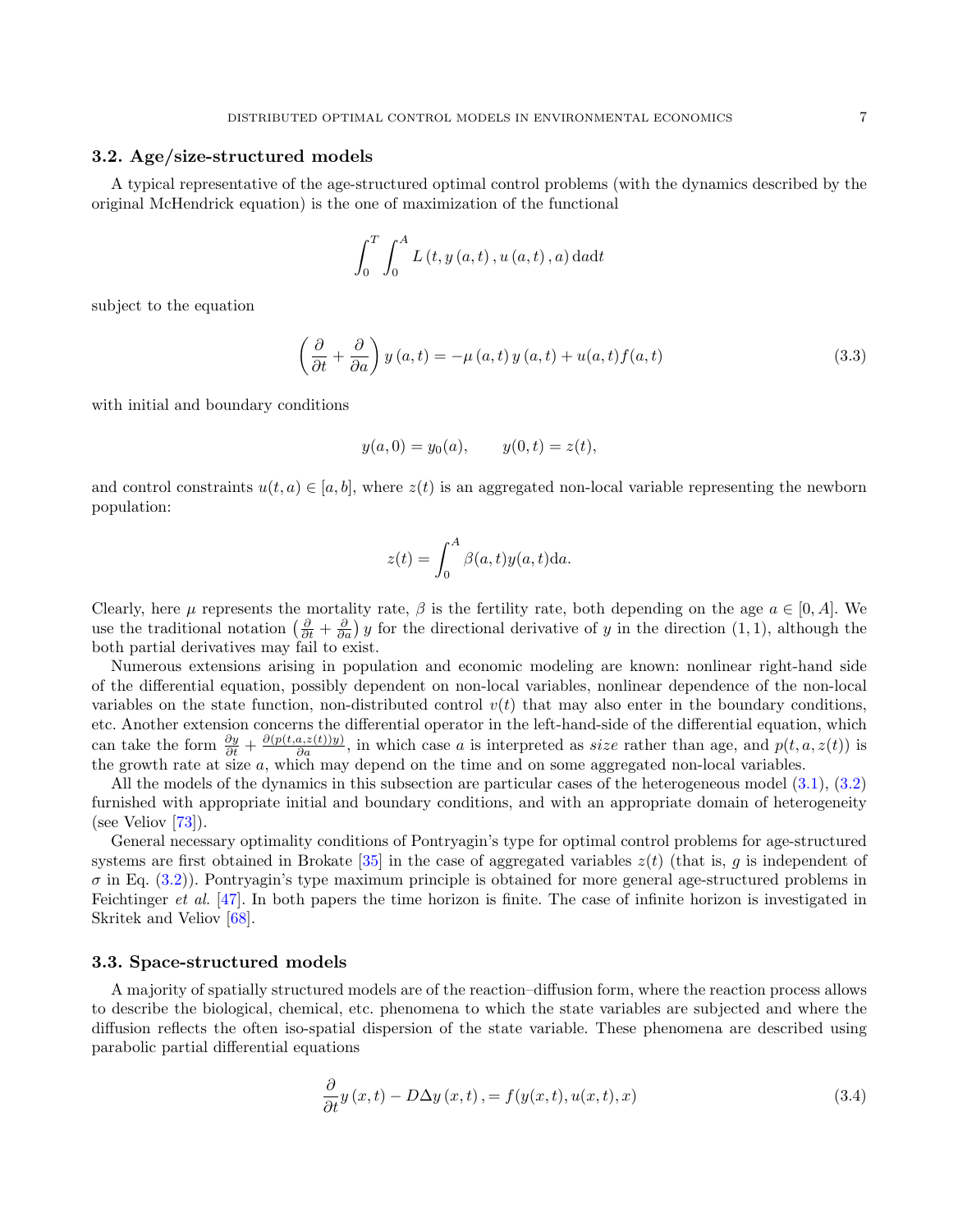where boundary conditions  $(x, t) \in \partial\Omega \times (0, T)$  may be given (if the spatial domain of interest,  $\Omega$ , is not all the space R) and an initial condition  $y(x, 0) = y_0(x)$  is given. In equation [\(3.4\)](#page-6-0), D is a differential operator (with respect to the spatial variable x) capturing diffusion, and  $f$  is the reaction function, which depends on the state y of the system and on the control variable y. The time horizon  $[0, T]$  can be finite or infinite. For some models, such as hydro geological models, the transport of a pollutant may require a diffusion that depends on the state of the system, so that the diffusion term may take the form  $\text{div}(\eta(y(x,t)) \nabla y(x,t))$ . An additional term of the form  $\nabla(\sigma(x,t)y(x,t))$  may be present in [\(3.4\)](#page-6-0), representing advection with velocity field  $\sigma$ .

Optimal control problems for parabolic systems can be written as

<span id="page-7-0"></span>
$$
\max_{u(x,t)\in U} \int_0^T e^{-\rho t} \int_{\omega} g\left(u\left(x,t\right),y^u\left(x,t\right),x\right) \mathrm{d}x \mathrm{d}t,\tag{3.5}
$$

subject to point-wise control constraints,  $u(x,t) \in U$ , where U is a given set and  $y^u(a,t)$  is the solution of [\(3.4\)](#page-6-0) corresponding to u, with given boundary conditions (if needed) and an initial condition. Usually the spatial domain  $\Omega$  is a bounded open set in a finite-dimensional space, and  $\omega$  is a nonempty subset of  $\Omega$ .

This type of problems has been studied, in particular, by Anita *et al.* [\[5\]](#page-11-9), where the time horizon is finite and the growth law of the state y (interpreted as a resource stock) is given by a logistic function. The instantaneous yield is proportional to  $u(x, t)$   $y(x, t)$ . Existence and uniqueness of optimal solution is proved and a Pontryagintype maximum principle is obtained. Grass and Uecker [\[53\]](#page-12-6) consider a pollution problem where the reaction function is a combination of a linear function and a function of the form  $\frac{y^2}{1+y^2}$  (a particular case of the so called Sips functions, see e.g. Belhachemi and Adoun  $[19]$ ). Numerical simulations are done to study bifurcations and existence of patterned steady states. Boucekkine *et al.* [\[28\]](#page-11-2) consider a linear reaction function with a quadratic linear objective, in order to obtain closed form solutions.

Anita et al. [\[9\]](#page-11-20) consider parabolic models involving an additional "spatial" variable (interpreted as age). thus incorporating the age-structure (of a harvested/utilized resource, for example) into the spatial dynamics. Models of this kind are important in the case of biological resources, but also for resource in the form of physical capital stocks, because such resources have its own life-cycle dynamics which may have substantial impact on the overall dynamics involved in the modeling.

If the spatial domain  $\Omega$  is the whole space, then the model [\(3.4\)](#page-6-0) does not require boundary conditions. This is also the case when  $\Omega$  is a compact, connected, oriented Riemannian manifold without boundary (see Fabbri  $[43]$ .

In the case of models involving a bounded spatial domain  $\Omega$ , the boundary conditions are usually of three kinds:

- (i) Dirichlet-type conditions,  $y(x,t) = y_1(x,t)$  a.e.  $(x,t) \in \partial\Omega \times (0,T)$ , with a given  $y_1(x,t) \in L^{\infty}$ , relevant if the state at the boundary is exogenously prescribed and known;
- (ii) Neumann type conditions  $\nabla_{\nu} y(x,t) = y_1(x,t)$  a.e.  $(x,t) \in \partial\Omega \times (0,T)$  (here  $\nabla_{\nu} y(x,t)$  is the directional derivative in the direction of the outward unit normal vector  $\nu(x)$  to  $\Omega$  at x), where the flux  $y_1(x,t)$  at the boundary of the domain is known;
- (iii) Robin type conditions,  $\nabla_{\nu} y(x,t) + \delta y(x,t) = 0$  if, in particular, the inflow is proportional to a jump between two media.

The control can appear not only in the equation of the dynamics (*i.e.* in  $(3.4)$ ), but also in the boundary conditions. This is often the case of PDE-constraint optimization, in general, but also appears in problems related to the environment, say in case of coastal fishery. In Grass *et al.* [\[54\]](#page-12-16), boundary control appears when modeling a problem of pollution control on the shore of a lake, where the pollutant is diffusing into the environment.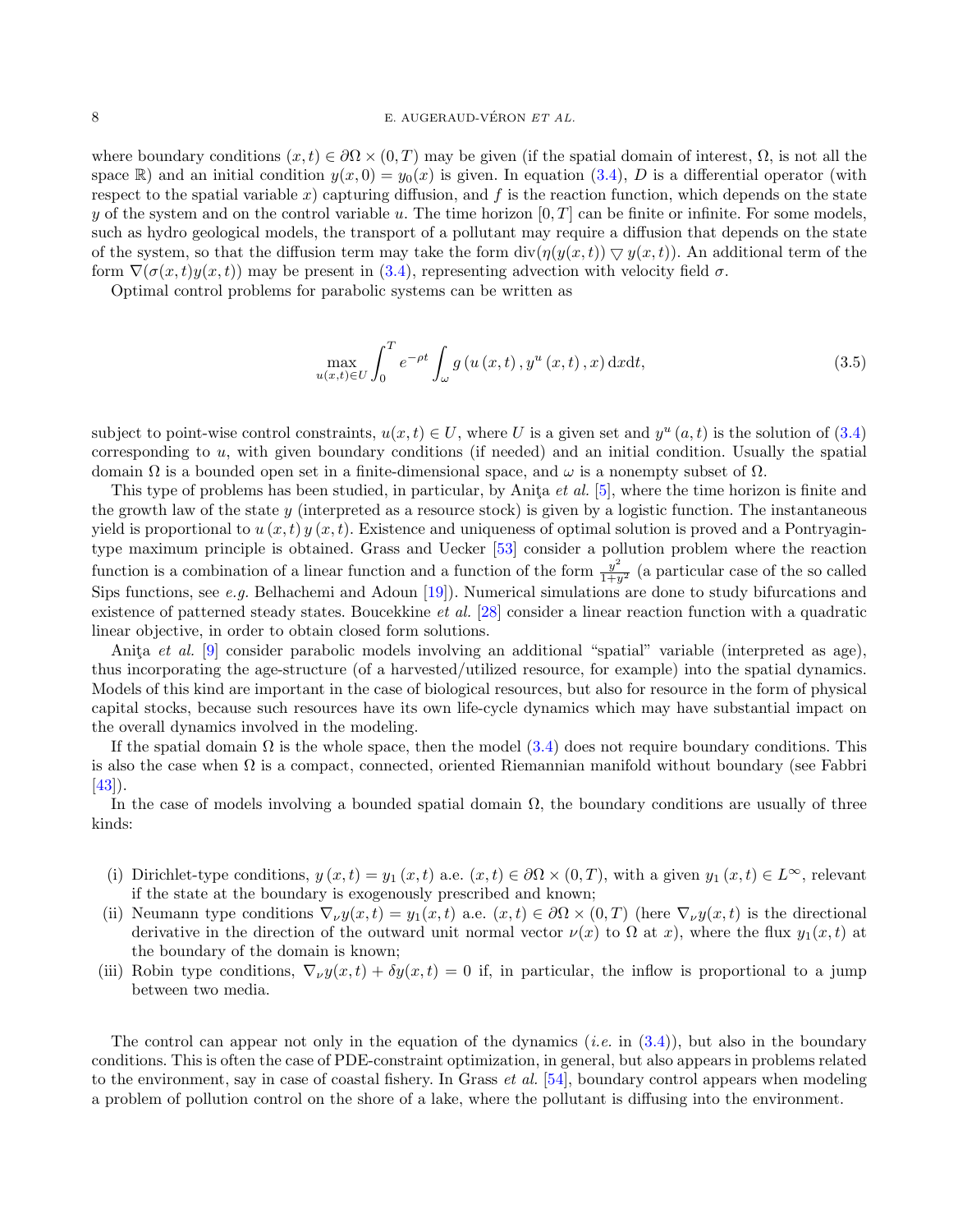# 4. Investigation tools

# <span id="page-8-0"></span>4.1. Existence

Only a few works on distributed optimal control problems related to Environmental Economics address the issue of existence of optimal solutions. As for every minimization problem, the existence issue consists of three components:

- (i) existence of feasible control-trajectory pairs;
- (ii) boundedness (from below) of the objective functional on the feasible set;
- (iii) existence of a minimizer.

The first component includes choosing appropriate spaces for the control and the state functions, in order to ensure existence of a solution of the underlying differential equations. The choice of spaces very much depends on the problem at hand and the (expected) regularity of the solutions. The issue is comprehensively elaborated in the PDE literature, see e.g. Fattorini [\[46\]](#page-12-28) or Li and Yong  $[62]$  in the optimal control context. Different in nature and more demanding is to prove existence of control-trajectory pairs satisfying additional constraints for the state function, such as non-negativity (as it often appears in economics) or terminal constraints. Such proofs usually relay on specific features of the problem at hand.

The common approach to component (iii), given that feasible control-trajectory pairs exist, is the one introduced by Tonelli in calculus of variations: to ensure existence of a minimizing sequence that is precompact in a topology in which one can take the limit in the constraints, and in which the objective functional is lower semi-continuous. The choice of the Hilbert space  $L^2$  for the controls allows for using the weak topology (and the Banach–Alaoglu weak compactness theorem), provided that a bounded minimizing sequence exists. Then convexity in the control of the objective functional and linearity in the control of the equations make it possible to pass to a limit. Here, the Mazur–Banach theorem plays a substantial role in the proofs, since it allows to produce another control sequence (consisting of convex combinations of the elements of the minimizing control sequence), which is strongly convergent to the same limit.

If the equations are non-linear in the control (and the set of admissible "velocities" is non-convex), one can use the convexification technique for passing to a *relaxed problem* to which the Tonelli approach can be applied, see e.g. Fattorini (Part III of  $[46]$ ).

Sometimes the space  $L^1$  is used for the controls, in which case the Dunford–Pettis criterion for weak compactness can be used. Alternatively, one can first prove existence in the space  $L^2 \subset L^1$ , then use the uniqueness of the weak limit and the dominated convergence theorem in  $L^1$  to prove the existence of the solution in  $L^1$  (see e.g. Anita [\[5\]](#page-11-9)). Coclite and Garavello [\[40\]](#page-12-30) consider the existence of solutions in an optimal harvesting problem with linear control. In such a case, there is no guarantee that the optimal solution belongs to  $L^1$ . Therefore, the authors consider the problem in the space of bounded Radon measures. In this sense, they bring out a new insight into the problem tackled in Bressan *et al.* [\[31\]](#page-11-22), using a similar but stationary model.

For problems with non-local dynamics, especially for age-structured problems, one may need to first apply the Dunford–Pettis theorem or the Banach–Alaoglu theorem to the state functions in a minimizing sequence, then to pass to a new sequence of state functions using the Mazur–Banach theorem, and after that to construct a sequence of controls producing these state functions via the differential equation. This approach originates from [\[10\]](#page-11-5) and although it is only applicable to problems with a rather special structure, it was successfully modified and extended in Feichtinger and Veliov [\[49\]](#page-12-31) and Simon et al. [\[67\]](#page-13-2).

The situation where the objective functional is not semi-continuous can sometimes be circumvented by applying the Ekelend variational principle, see e.g. Barbu and Iannelli [\[16\]](#page-11-23), for a population control problem.

One way of proving boundedness from below of the objective functional (issue (ii) mentioned above) is to apply comparison theorems, which is possible in many parabolic problems, see Chapter 3 of Li and Yong [\[62\]](#page-12-29). However, for complicated problems involving non-linearities (in the reaction function, the diffusion coefficients, etc.) the comparison theorems are difficult to apply. Moreover, these nonlinearities make it impossible to use convex combinations of controls for proving existence making use of the Mazur–Banach theorem. In that case,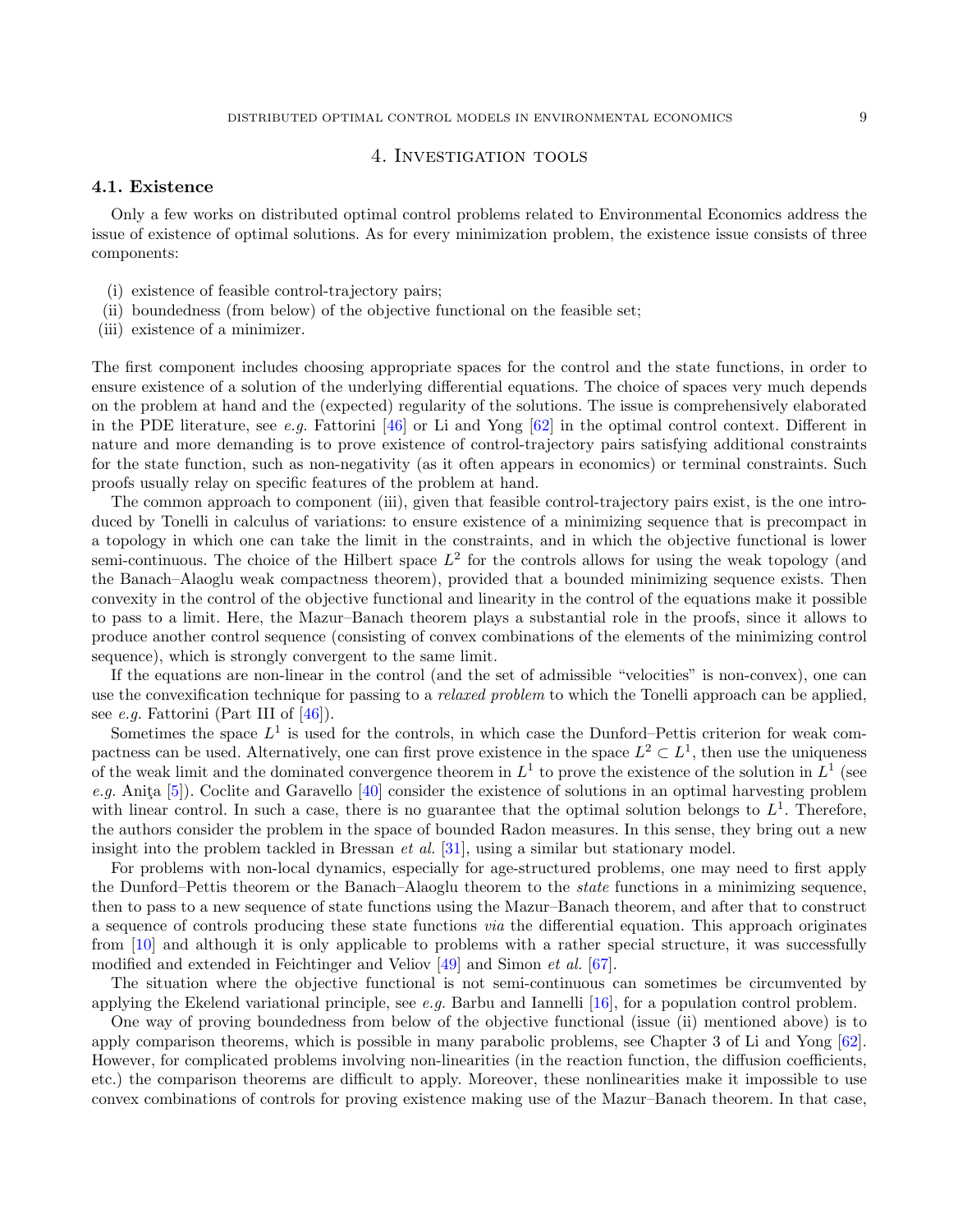Schauder's fixed point theorem can be applied to prove existence of an optimal solution in finite horizon problems (see for instance Augeraud et al. [\[13\]](#page-11-3)). The extension to optimal problems with infinite planning horizon can be done using Amann's theorem [\[2,](#page-11-24) [3\]](#page-11-25).

# 4.2. Maximum principle

A main tool for qualitative analysis and for developing numerical methods for distributed optimal control problems is provided by various extensions of the classical Pontryagin maximum principle. We refer to the books [\[46,](#page-12-28) [62,](#page-12-29) [71\]](#page-13-6) for formulations and derivations of maximum principles, as first order necessary optimality conditions, for various optimal control problems with PDE-constraints. Complemented with appropriate assumptions or additional conditions, the maximum principle may also become a sufficient optimality condition. In particular, the maximum principle is widely used in the literature on Environmental Economics involving distributed optimal control models (we refer again to Brock *et al.* [\[34\]](#page-12-0) and the reference therein).

The maximum principle for problem  $(3.5)$ – $(3.4)$  in a bounded domain  $\Omega$ , a finite horizon  $[0, T]$ , initial conditions  $y(x, 0) = y_0(x)$ , and the boundary condition  $\nabla_{\nu} y(x, t) + \delta y(x, t) = 0$  for  $x \in \partial \Omega \times (0, T)$  reads as

$$
H(x, \hat{y}(x,t), \hat{u}(x,t), \hat{\lambda}(x,t)) = \max_{u \in U} H(x, \hat{y}(x,t), u, \hat{\lambda}(x,t)), \qquad (x,t) \in \omega \times (0,T),
$$

where  $H(x, y, u, \lambda) := g(u, y, x) + \lambda f(u, y, x)$  (called often Hamiltonian),  $\hat{u}$  is a feasible control,  $\hat{y}$  is the solution of [\(3.4\)](#page-6-0) (with the specified initial and boundary conditions) for  $\hat{u}$ , and  $\hat{\lambda}$  is the solution of the following *adjoint* system:

$$
\frac{\partial}{\partial t}\lambda(x,t) + D\Delta\lambda(x,t) = r\lambda(x,t) - \nabla_y f(\hat{y}(x,t), \hat{u}(x,t), x)\lambda(x,t) - \nabla_y g(\hat{y}(x,t), \hat{u}(x,t), x),
$$
  

$$
\nabla_\nu \lambda(x,t) + \delta\lambda(x,t) = 0, \qquad (x,t) \in \partial\Omega \times (0,T),
$$
  

$$
\lambda(x,T) = 0, \qquad x \in \Omega.
$$

Special attention has to be attributed to the choice of the functional spaces in which the control functions  $u$ , the state functions y, and the corresponding adjoint functions  $\lambda$  do belong. Each of the spaces  $L^{\infty}(\Omega \times [0, T))$ and  $L^2(\Omega \times [0,T))$  used for u in the literature has advantages: the first when differentiation with respect to  $u$  is involved in the analysis, the second, if existence of a solution is investigated or second order optimality conditions are involved. If the constraining set  $U$  for  $u$  is compact, then both spaces can be conveniently used. The choice of an appropriate space for the state function  $y$  is more sophisticated. The diffusion in  $(3.4)$  has a smoothing effect on the solution y, so that y and  $\lambda$  can be considered as elements of spaces like  $L^2((0,T); H^2(\Omega))$ with  $y_t, \lambda_t \in L^2((0,T); L^2(\Omega))$ . The situation is different for first order PDEs like the age-structured equation  $(3.3)$ . There, the solution y may be even discontinuous with respect to each of the arguments t and a, but is absolutely continuous along every (characteristic) line  $t - a = \text{const.}$  This requires a special choice of the functional space for y (see e.g. Feichtinger et al.  $[47]$  and Webb  $[74]$ ).

Notice that for parabolic problems the adjoint equation contains an anti-diffusive term (with a positive sign in front of the diffusion term). On the other hand, the initial condition is replaced with an end-point condition for  $\lambda$ , so that the adjoint system is parabolic again.

For infinite horizon problems similarly difficulties as in the case of ODEs, mentioned in Section [1.2.1,](#page-1-1) appear in the distributed case: one needs asymptotic conditions to complement the adjoint equation with an "end-point" condition. Although terminal constraints on the state are not present, the normal form of the maximum principle may fail. That is, one should consider the possibly abnormal form of the Hamiltonian,  $H(x, y, u, \lambda, \lambda^0) := \lambda^0 g(u, y, x) + \lambda f(u, y, x)$ , where  $\lambda^0$  may have to be taken equal to zero. Another trouble is the need to consider possibly unbounded objective integrals (infinite optimal value) which arises in economic models and in sustainability issues. In practice, standard asymptotic conditions, such as  $\lim_{t\to\infty}$  <  $\lambda, x^* >_{L^2} = 0$ (see e.g. Brock and Xeppapadeas [\[33\]](#page-12-32)), work in most of the considerations. An alternative approach is to build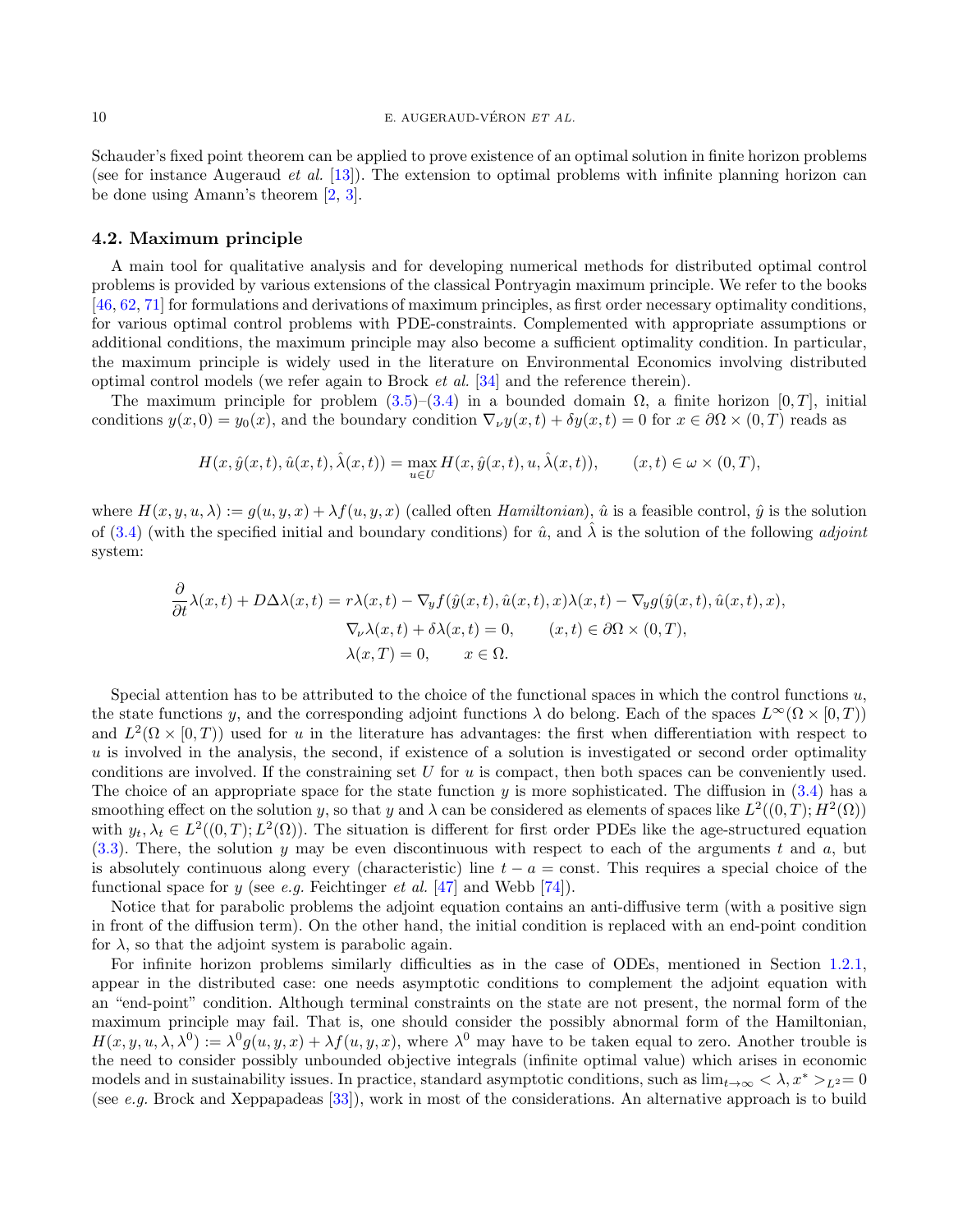on the papers Aseev et al. [\[11,](#page-11-0) [12\]](#page-11-1), where the "right" adjoint function is explicitly specified in the ODE case. A step in this direction is the result in Skriteck and Veliov [\[68\]](#page-13-5) for age-structured problems on infinite horizon.

#### 4.3. Hamilton–Jacobi–Bellman equation

Another analytical tool, also used in this issue (see Boucekkine *et al.* [\[28\]](#page-11-2)), is the dynamic programming approach as advocated by Barucci and Gozzi [\[17\]](#page-11-26) and Fabbri and Gozzi [\[44\]](#page-12-33) in different infinite-dimensional optimal control problems (with state equations governed by first-order PDEs and delay differential equations, respectively). See also a more recent application to the optimal population size problem by Boucekkine et al. [\[27\]](#page-11-27). In all these cases, one has first to rewrite the original infinite-dimensional problem as an optimal control problem driven by an ODE in a suitable functional (Hilbert) space, following Bensoussan et al. [\[24\]](#page-11-28). This is far from trivial, the main difficulty at this stage is to define the new state variable (usually called structural state) in order to write down the new (ODE) state equation that it satisfies in the functional space. Once this done, the dynamic programming tool is applied, which requires in particular writing and solving the corresponding HJB equation in the functional space. Here comes the second difficulty, a much more widely known difficulty: solving the HJB equation in the Hilbert space. However, as shown for example in Fabbri and Gozzi [\[44\]](#page-12-33) in a delay differential state equation context or in Boucekkine et al. in this issue for the optimal control of diffusion equations, a number of problems can be solved by obtaining closed form solutions to the HJB. Not surprisingly, these favorable cases cover the typical linear quadratic problems, or economic optimal growth problems which are linear in the state variables and have power instantaneous utility. In such a case, one can identify closedform solutions for the value functions, which in turn delivers the optimal feedbacks. Last, one has eventually to translate back the solution to the original infinite-dimensional setting and write down the corresponding optimal controls, among others.

To give a quick hint into the functioning of this method, at least for the first critical step, consider the optimal control of a diffusion equation. In such a case, a linear operator associated with the diffusion is considered

$$
\mathcal{A}:D\left(\mathcal{A}\right)\subset\mathrm{L}^{2}\left(\Omega\right)\rightarrow\mathrm{L}^{2}\left(\Omega\right)
$$
  

$$
\mathcal{A}\varphi=\Delta\varphi.
$$

Domain  $D(\mathcal{A})$  is a part of Sobolev space  $H^2(\Omega)$ . For problems written on a compact space without boundaries (Fabbri [\[43\]](#page-12-25)) or problem written on all  $\mathbb{R}^n$  (Boucekkine *et al.* [\[28\]](#page-11-2)),  $D(\mathcal{A}) = H^2(\Omega)$ . Usual inner product is defined, and, the use of double integration by part enables to compute the adjoint  $\mathcal{A}^*$  of  $\mathcal{A}$ . It can be seen that in problems with no boundary, the operator is self-adjoint.

The use of the infinitesimal generator enables to describe the dynamics of the state as an ODE on Hilbert space  $L^2(\Omega)$ , and to reformulate the objective in abstract form on this space.

The HJB equation then applies to the value function, defined for any initial condition  $y_0 \in L^2(\Omega)$ . Taking into account the adjoint operator A<sup>∗</sup> enables to rewrite the HJB equation in a suitable way.

Two final comments are worth doing here. First of all, it is important to note that all the papers cited above taking the dynamic programming approach do consider infinite time horizon problems, typically because they are concerned with long-term economic growth or sustainable growth themes. Incidentally, infinite-dimensional optimal control problem using HJB have been early used (a survey of the methods can be find in Chapter 6 of Li and Yong [\[62\]](#page-12-29) for optimal control on finite-horizon. One of the main ingredients that enables to transfer these methods to infinite horizon problem ([\[43\]](#page-12-25) or [\[28\]](#page-11-2) for example) is the finiteness of the objective. Second, not surprisingly, these methods can be extended to stochastic frameworks. See the recent book by Fabbri and Gozzi [\[45\]](#page-12-34) which includes plenty of related abstract problems and applications.

Acknowledgements. The third author is supported by the Austrian Science Foundation (FWF) under grant No P31400- N32.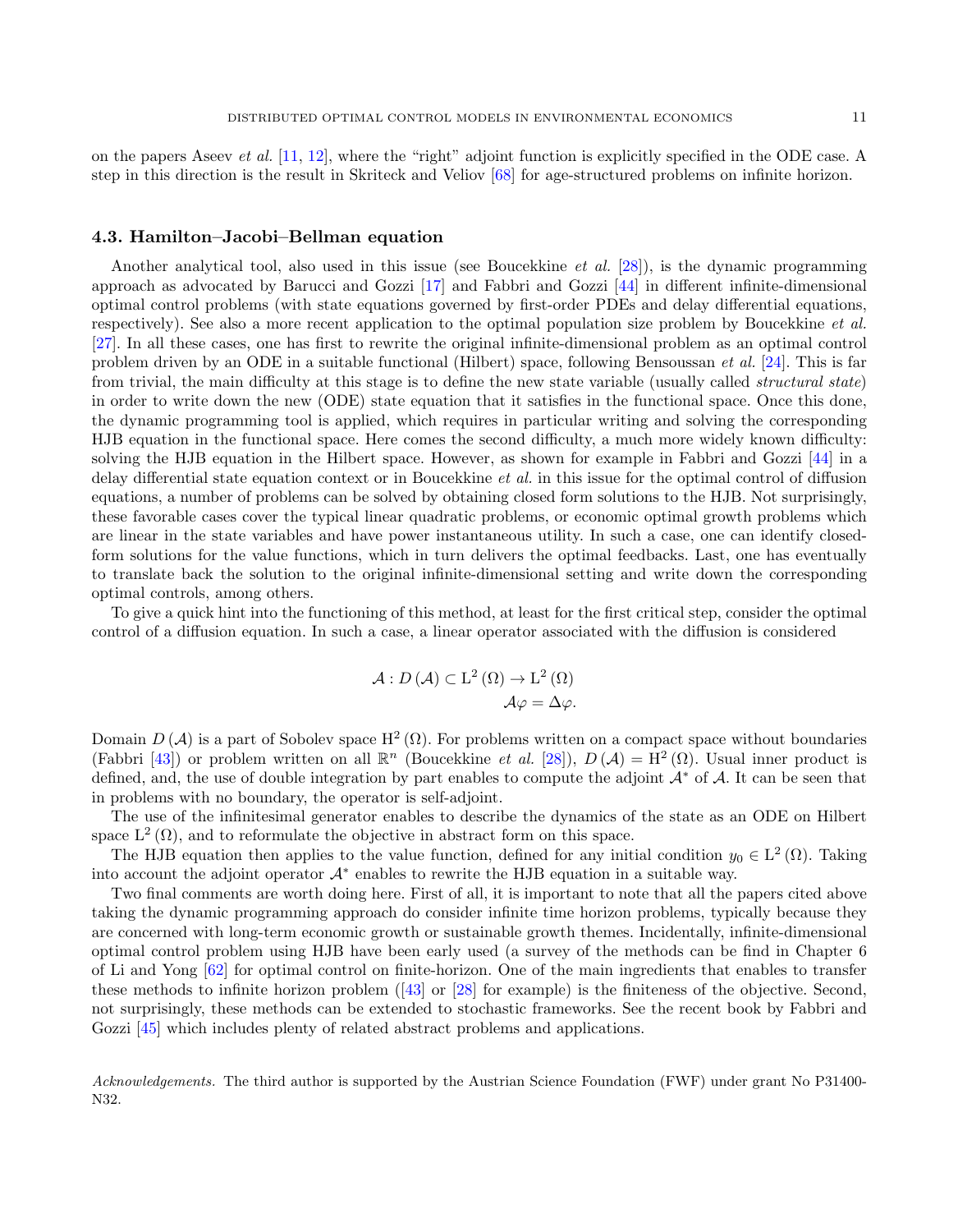#### **REFERENCES**

- <span id="page-11-14"></span>[1] R. Adams, S. Hamilton and B. McCarl, The benefits of pollution control: the case of ozone and U.S. agriculture. Am. J. Agric. Econ. 68 (1986) 886–893
- <span id="page-11-24"></span>[2] H. Amann, Dynamic theory of quasilinear parabolic systems. Math. Z. 202 (1989) 219–250
- <span id="page-11-25"></span>[3] H. Amann, Dynamic theory of quasilinear parabolic systems. Math. Z. 205 (1990) 331–331
- [4] S. Anita and V. Arnautu, Some aspects concerning the optimal harvesting problem. Sci. Annals Univ. "Ion Ionescu de la Brad" Iatsi 48 (2005) 65–73
- <span id="page-11-9"></span>[5] S. Anita, V. Arnautu and V. Capasso, An Introduction to Optimal Control Problems in Life Sciences and Economics, From Mathematical Models to Numerical Simulation with MATLAB, Modeling and Simulation in Science, Engineering and Technology. Birkhäuser, Boston (2010)
- <span id="page-11-4"></span>S. Anita, V. Arnăutu and R. Stefănescu, Numerical optimal harvesting for a periodic age-structured population dynamics with logistic term. Numer. Funct. Anal. Optim. 30 (2009) 183–198
- <span id="page-11-13"></span>[7] S. Anita, S. Behringer, A.M. Mosneagu and T. Upmann, Optimal harvesting of a spatially distributed renewable resource with endogenous pricing. In: Special issue Economics and the environment: distributed optimal control models. MMNP 14 (2019) 101
- <span id="page-11-10"></span>[8] L.I. Anita, V. Capasso and A.M. Mosneagu, Optimal harvesting for periodic age-dependent population dynamics. SIAM J. Appl. Math. 58 (1998) 1648–1666
- <span id="page-11-20"></span>[9] L.I. Anita, V. Capasso and A.M. Mosneagu, Regional control in optimal harvesting of population dynamics. Nonlinear Anal. 147 (2016) 191–212
- <span id="page-11-5"></span>[10] L.I. Anita, M. Iannelli, M.Y. Kim and E.J. Park, Optimal harvesting for periodic age-dependent population dynamics. SIAM J. Appl. Math. 58 (1998) 1648–1666
- <span id="page-11-0"></span>[11] S.M. Aseev and A.V. Kryazhimskii, The Pontryagin maximum principle and transversality conditions for a class optimal control problems with infinite time horizons.  $SIAM$  J. Control Optim. 43 (2004) 1094–1119
- <span id="page-11-1"></span>[12] S. Aseev and V. Veliov, Maximum principle for infinite-horizon optimal control problems under weak regularity assumptions. Proc. Steklov Inst. Math. 291 (2015) 22–39
- <span id="page-11-3"></span>[13] E. Augeraud-Véron, C. Choquet and É. Comte, Optimal control for a groundwater pollution ruled by a convection–diffusion– reaction problem. J. Optim. Theory Appl. 173 (2017) 941–966
- <span id="page-11-19"></span>[14] E. Augeraud-Véron and A. Ducrot, Spatial externality and intederminacy. In: Special issue Economics and the environment: distributed optimal control models. MMNP 14 (2019) 102
- <span id="page-11-17"></span>[15] L.V. Ballestra, The spatial AK model and the Pontryagin maximum principle. J. Math. Econ. **67** (2016) 87–94
- <span id="page-11-23"></span>[16] V. Barbu and M. Iannelli, Optimal control of population dynamics. J. Optim. Theory Appl. 102 (1999) 1–14
- <span id="page-11-26"></span>[17] E. Barucci and F. Gozzi, Technology adoption and accumulation in a vintage-capital model. J. Econ. **74** (2001) 1-38
- <span id="page-11-11"></span>[18] S. Behringer and T. Upmann, Optimal harvesting of a spatial renewable resource. J. Econ. Dyn. Control 42 (2014) 105–120
- <span id="page-11-21"></span>[19] M. Belhachemi and F. Addoun, Comparative adsorption isotherms and modeling of methylene blue onto activated carbons. Appl. Water Sci. 1 (2011) 111–117
- <span id="page-11-12"></span>[20] A.O. Belyakov, A.A. Davydov and V.M. Veliov, Optimal cyclic exploitation of renewable resources. J. Dyn. Control Syst. 21 (2015) 475–494
- <span id="page-11-6"></span>[21] A. Belyakov and V.M. Veliov, Constant versus periodic fishing: age structured optimal control approach. MMNP 9 (2014) 20–38
- <span id="page-11-7"></span>[22] A.O. Belyakov and V.M. Veliov, On optimal harvesting in age-structured populations, in Dynamic Perspectives on Managerial Decision Making – Essays in Honor of Richard Hartl, edited by H. Dawid et al. Springer, Switzerland (2016) 149–166
- [23] C. Benosman, B. Aïnseba and A. Ducrot, Optimization of cytostatic leukemia therapy in an advection-reaction-diffusion model. J. Optim. Theory Appl. 167 (2014) 296–325
- <span id="page-11-28"></span>[24] A. Bensoussan, G. Da Prato, M.C. Delfour and S.K. Mitter, Representation and Control of Infinite Dimensional Systems. Springer Science and Business Media, Berlin (2007)
- <span id="page-11-16"></span>[25] R. Boucekkine, C. Camacho and G. Fabbri, Spatial dynamics and convergence: the spatial AK model. J. Econ. Theory 148 (2013) 2719–2736
- <span id="page-11-18"></span>[26] R. Boucekkine, C. Camacho and G. Fabbri, On the optimal control of some parabolic partial differential equations arising in economics (Special issue in honor of Vladimir Veliov). Serdica Math. J. 39 (2013) 1001–1024
- <span id="page-11-27"></span>[27] R. Boucekkine, G. Fabbri and F. Gozzi, Egalitarianism under population change: age structure does matter. J. Math. Econ. 55 (2014) 86–100
- <span id="page-11-2"></span>[28] R. Boucekkine, G. Fabbri, S. Federico and F. Gozzi, Geographic environmental Kuznets curves: the optimal growth linearquadratic case. In: Special issue Economics and the environment: distributed optimal control models. MMNP 14 (2019) 105
- <span id="page-11-15"></span>[29] R. Boucekkine, G. Fabbri, S. Federico and F. Gozzi, Growth and agglomeration in the heterogeneous space: a generalized AK approach. To appear in: J. Econ. Geogr. (2018) lby041. Doi: [10.1093/jeg/lby041.](https://doi.org/10.1093/jeg/lby041)
- <span id="page-11-8"></span>[30] M. Braack, M.F. Quaas, B. Tews and B. Vexler, Optimization of fishing strategies in space and time as a non-convex optimal control problem. J. Optim. Theory Appl. (2018) 1–23
- <span id="page-11-22"></span>[31] A. Bressan, G.M. Coclite and W. Shen, A multidimensional optimal-harvesting problem with measure-valued solutions. SIAM J. Control Optim. 51 (2013) 1186–1202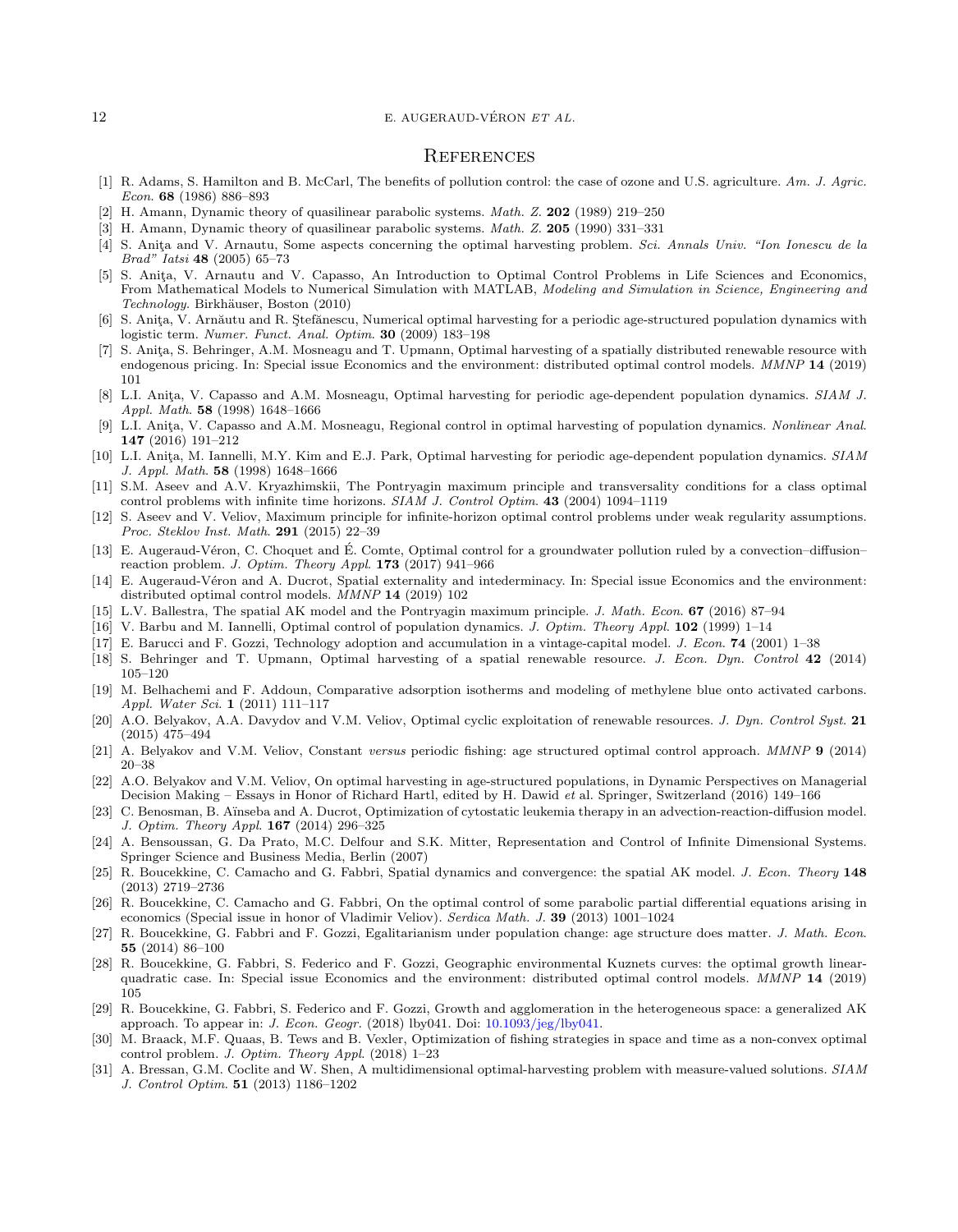- <span id="page-12-24"></span>[32] P. Brito, The dynamics of growth and distribution in a spatially heterogeneous world. Working Papers Department of Economics 2004-14. ISEG, University of Lisbon (2004)
- <span id="page-12-32"></span>[33] W. Brock and A. Xepapadeas, Diffusion-induced instability and pattern formation in infinite horizon recursive optimal control. J. Econ. Dyn. Control 32 (2008) 2745–2787
- <span id="page-12-0"></span>[34] W. Brock, A. Xepapadeas and A.N. Yannacopoulos, Optimal control in space and time and the management of environmental resources. Annu. Rev. Resour. Econ. 6 (2014) 33–68
- <span id="page-12-26"></span>[35] M. Brokate, Pontryagin's principle for control problems in age-dependent population dynamics. J. Math. Biol. 23 (1985) 75–101
- <span id="page-12-7"></span>[36] C. Camacho and A. Pérez-Barahona, Land use dynamics and the environment. J. Econ. Dyn. Control 52 (2015) 96–118
- <span id="page-12-19"></span>[37] C. Camacho and A. Pérez-Barahona, A model in continuous time and space to study economic migration. In: Special issue Economics and the environment: distributed optimal control models. MMNP 14 (2019) 103
- <span id="page-12-3"></span>[38] D.A. Carlson, A.B. Haurie and A. Leizarowitz, Infinite Horizon Optimal Control: Deterministic and Stochastic Systems. Springer, Berlin (1991)
- <span id="page-12-10"></span>[39] C. Choquet, E. Augeraud-Véron and E. Comte, Existence, uniqueness and asymptotic analysis of optimal control problems for a model of groundwater pollution. To appear in: ESAIM: COCV (2018). DOI: [10.1051/cocv/2018041.](https://doi.org/10.1051/cocv/2018041)
- <span id="page-12-30"></span>[40] G.M. Coclite and M. Garavello, A time-dependent optimal harvesting problem with measure-valued solutions. SIAM J. Control Optim. 55 (2017) 913–935
- <span id="page-12-8"></span>[41] J. de Frutos and G. Martín-Herrán, Spatial effects and strategic behavior in a multiregional transboundary pollution dynamic game. J. Environ. Econ. Manag. (2017)
- <span id="page-12-9"></span>[42] J. de Frutos and G. Martín-Herrán, Spatial vs. non-spatial transboundary pollution control in a class of cooperative and non-cooperative dynamic games. To appear in: Eur. J. Oper. Res. (2017). Doi: [10.1016/j.jeem.2017.08.001.](https://doi.org/10.1016/j.jeem.2017.08.001)
- <span id="page-12-25"></span>[43] G. Fabbri, Geographical structure and convergence: a note on geometry in spatial growth models. J. Econ. Theory 162 (2016) 114–136
- <span id="page-12-33"></span>[44] G. Fabbri and F. Gozzi, Solving optimal growth models with vintage capital: the dynamic programming approach. J. Econ. Theory 143 (2008) 331–373
- <span id="page-12-34"></span>[45] G. Fabbri, F. Gozzi and A. Swiech, Stochastic Optimal Control in Infinite Dimension: Probability and Stochastic Modelling. Springer, Switzerland (2017)
- <span id="page-12-28"></span>[46] H.O. Fattorini, Infinite Dimensional Optimization and Control Theory. Cambridge University Press, Cambridge (1999)
- <span id="page-12-27"></span>[47] G. Feichtinger, G. Tragler and V.M. Veliov, Optimality conditions for age-structured control systems. J. Math. Anal. Appl. 288 (2003) 47–68
- <span id="page-12-5"></span>[48] G. Feichtinger, Ts. Tsachev and V.M. Veliov, Maximum principle for age and duration structured systems: a tool for optimal prevention and treatment of HIV. Math. Popul. Stud. 11 (2004) 3–28
- <span id="page-12-31"></span>[49] G. Feichtinger and V.M. Veliov, On a distributed control problem arising in dynamic optimization of a fixed-size population. SIAM J. Optim. 18 (2007) 980–1003
- <span id="page-12-21"></span>[50] M. Fujita and J. Thisse, Economics of Agglomeration. Cambridge University Press, Cambridge (2013)
- <span id="page-12-13"></span>[51] P. Golubtsov and S.I. Steinshamn, Analytical and numerical investigation of optimal harvesting with a continuously agestructured model. Ecol. Modell. 392 (2019) 67–81
- <span id="page-12-4"></span>[52] D. Grass, J.P. Caulkins, G. Feichtinger, G. Tragler and D.A. Behrens, Optimal Control of Nonlinear Processes, with Applications in Drugs, Corruption and Terror. Springer, Berlin (2011)
- <span id="page-12-6"></span>[53] D. Grass and H. Uecker, Optimal management and spatial patterns in a distributed shallow lake model. Electron. J. Differ. Equ. 2017 (2017) 1–21
- <span id="page-12-16"></span>[54] D. Grass, H. Uecker and T. Upmann, Optimal Fishery with Coastal Catch (2018).
- <span id="page-12-1"></span>[55] H. Halkin, Necessary conditions for optimal control problems with infinite horizons. *Econometrica* 42 (1974) 267–272
- <span id="page-12-12"></span>[56] Z.R. He and R. Liu, Theory of optimal harvesting for a nonlinear size-structured population in periodic environments. Int. J. Biomath. 7 (2014) 1–18
- <span id="page-12-17"></span>[57] H.R. Joshi, G.E. Herrera, S. Lenhart and M.G. Neubert. Optimal dynamic harvest of a mobile renewable resource. Nat. Resour. Model. 22 (2009) 322–343
- <span id="page-12-15"></span>[58] I. Kan, A. Leizerovitz and Y. Tsur, Dynamic-spatial management of coastal aquifers. Optim. Control Appl. Meth. 31 (2009) 29–41
- <span id="page-12-18"></span>[59] M.R. Kelly, Jr. Y. Xing and S. Lenhart, Optimal fish harvesting for a population modeled by a nonlinear parabolic partial differential equation. Nat. Res. Model. 29 (2016) 36–70
- <span id="page-12-14"></span>[60] P. Landi, C. Hui and U. Dieckmann, Fisheries-induced disruptive selection. J. Theor. Biol. 365 (2015) 204–216
- <span id="page-12-22"></span>[61] D. La Torre, D. Liuzzi and S. Marsiglio, The optimal population size under pollution and migration externalities: a spatial control approach. A model in continuous time and space to study economic migration. In: Special issue Economics and the environment: distributed optimal control models. MMNP 14 (2019) 104
- <span id="page-12-29"></span>[62] X. Li and J. Yong, Optimal Control Theory for Infinite Dimensional Systems. Birkhäuser, Boston (1995)
- <span id="page-12-11"></span>[63] Z. Luo, W.T. Li and M. Wang, Optimal harvesting control problem for linear periodic age-dependent population dynamics. Appl. Math. Comput. 151 (2004) 789–800
- <span id="page-12-23"></span>[64] F. Mariani, A. Pérez-Barahona and N. Raffin, Life expectancy and the environment. J. Econ. Dyn. Control 34 (2010) 798-815
- <span id="page-12-2"></span>[65] P. Michel, On the trasversality condition in infinite horizon optimal problems. Econometrica 50 (1982) 975–985
- <span id="page-12-20"></span>[66] P. Mossay, Increasing returns and heterogeneity in a spatial economy. Req. Sci. Urban Econ. 33 (2003) 419–444